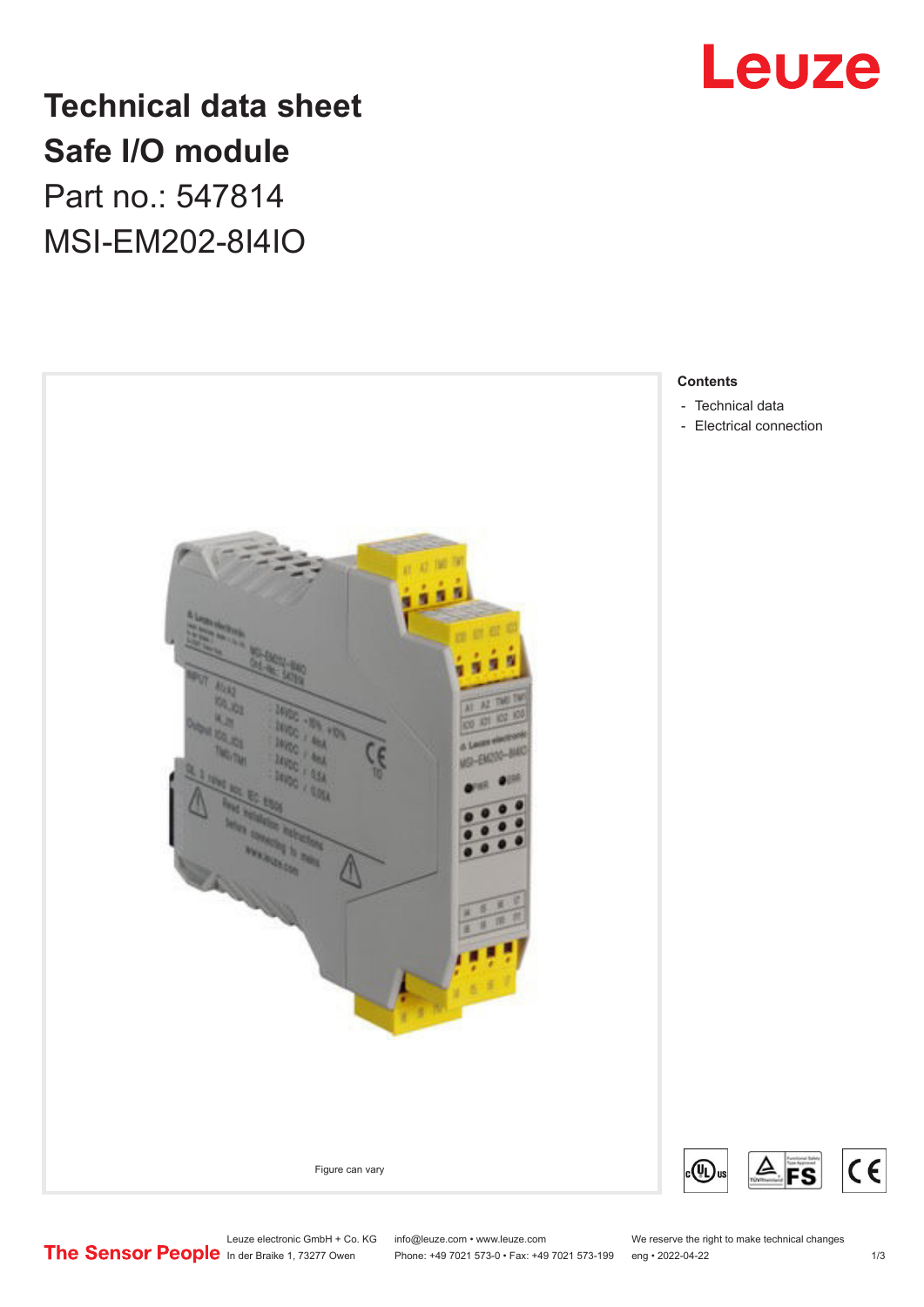# <span id="page-1-0"></span>**Technical data**

### **Basic data**

| Series                                          | MSI-EM                                                                                                               |
|-------------------------------------------------|----------------------------------------------------------------------------------------------------------------------|
| Application                                     | Monitoring of safety functions                                                                                       |
| Number of safe I/Os                             | 8 IN, 4 programmable I/O                                                                                             |
| <b>Functions</b>                                |                                                                                                                      |
| <b>Functions</b>                                | Extension module for the MSI 200<br>programmable safety controller                                                   |
|                                                 | Extension with 8 safe inputs and 4 safe,<br>freely configurable channels-either as<br>safe inputs or outputs (OSSDs) |
|                                                 | Monitoring of all safe functions in<br>machines and systems                                                          |
| <b>Characteristic parameters</b>                |                                                                                                                      |
| SIL                                             | 3, IEC 61508                                                                                                         |
| <b>SILCL</b>                                    | 3, IEC/EN 62061                                                                                                      |
| Performance Level (PL)                          | e, EN ISO 13849-1                                                                                                    |
| $PFH_{n}$                                       | 0.000000016 per hour                                                                                                 |
| Mission time T <sub>м</sub>                     | 20 years, EN ISO 13849-1                                                                                             |
| Category                                        | 4. EN ISO 13849                                                                                                      |
|                                                 |                                                                                                                      |
| <b>Electrical data</b>                          |                                                                                                                      |
| <b>Protective circuit</b>                       | Overvoltage protection                                                                                               |
|                                                 |                                                                                                                      |
| Performance data                                |                                                                                                                      |
| Supply voltage $U_{B}$                          | 24 V, DC, -15  10 %                                                                                                  |
| Overvoltage category                            | Ш                                                                                                                    |
| Input data logic                                |                                                                                                                      |
| <b>Diagnostics display</b>                      | 2 LEDs (green, red)                                                                                                  |
| Reaction time, max.                             | 30 ms                                                                                                                |
| Nominal input voltage U <sub>N</sub>            | 24 V DC, -15  10 %, (A1/A2)                                                                                          |
| Typ. current consumption at $U_{N}$ (A1/<br>A2) | 100 mA                                                                                                               |
| <b>Bridging of voltage drops</b>                | 20 ms                                                                                                                |
|                                                 |                                                                                                                      |
| Inputs                                          |                                                                                                                      |
| Number of safe inputs                           | 12 Piece(s), (up to SIL 3 / IEC 62061) of<br>which 4 are configurable as input or<br>output                          |
| <b>Status indicator</b>                         | 1 LED (green) per input                                                                                              |
| Nominal voltage U <sub>N</sub>                  | 24 V DC                                                                                                              |
| Typ. current consumption at U <sub>N</sub>      | 4 mA                                                                                                                 |
| Signal level at "0", max.                       | 5V                                                                                                                   |
| Signal level at "1", min.                       | 11 V                                                                                                                 |
| Outputs                                         |                                                                                                                      |
| Number of safe semiconductor<br>outputs         | 4 Piece(s), (Cat. 4 / EN ISO 13849-1 /<br>EN 954) for configuration of the 4 inputs/<br>outputs as outputs           |
| Number of clock/signal outputs                  | 2 Piece(s), Can be used as pulse output<br>or signal output depending on configura-<br>tion                          |
| Output data                                     |                                                                                                                      |
| Nominal voltage                                 | 24 V DC, -15  10 %                                                                                                   |
| <b>Status indicator</b>                         | 1 LED (green) per output                                                                                             |
| Limiting continuous current                     | 0.5A                                                                                                                 |
|                                                 |                                                                                                                      |
| Clock outputs<br>Nominal voltage                | 24 V DC                                                                                                              |
| <b>Limiting continuous current</b>              | 50 mA                                                                                                                |
|                                                 |                                                                                                                      |

| <b>Signal outputs</b>            |                                  |
|----------------------------------|----------------------------------|
| <b>Nominal voltage</b>           | <b>24 V DC</b>                   |
| Limiting continuous current      | 50 mA                            |
|                                  |                                  |
| <b>Timing</b>                    |                                  |
| <b>Readiness delay</b>           | 10,000 ms                        |
|                                  |                                  |
| <b>Connection</b>                |                                  |
| <b>Number of connections</b>     | 2 Piece(s)                       |
|                                  |                                  |
| <b>Connection 1</b>              |                                  |
| <b>Function</b>                  | Connection to device             |
|                                  | Signal IN                        |
|                                  | Signal OUT                       |
|                                  | Voltage supply                   |
| <b>Type of connection</b>        | Terminal                         |
| Type of terminal                 | Spring-cage terminal             |
| No. of pins                      | $16$ -pin                        |
|                                  |                                  |
| <b>Connection 2</b>              |                                  |
| <b>Function</b>                  | Internal communication interface |
| Type of connection               | TBUS DIN rail                    |
|                                  |                                  |
| <b>Cable properties</b>          |                                  |
| <b>Connection cross sections</b> | 0.2 to 1.5 mm <sup>2</sup>       |
| <b>Mechanical data</b>           |                                  |
|                                  |                                  |
| Dimension (W x H x L)            | 22.5 mm x 114.5 mm x 112 mm      |
| <b>Housing material</b>          | Plastic                          |
| <b>Plastic housing</b>           | Unreinforced polyamide PA        |
| Net weight                       | 180 <sub>g</sub>                 |
| <b>Housing color</b>             | Gray                             |
| Type of fastening                | Snap-on mounting                 |
|                                  |                                  |
| <b>Environmental data</b>        |                                  |
| Ambient temperature, operation   | $-545 °C$                        |
| Ambient temperature, storage     | $-20$ 70 °C                      |
|                                  |                                  |
| <b>Certifications</b>            |                                  |
| Degree of protection             | IP 20 (housing)                  |
|                                  | IP 20 (terminals)                |
| <b>Certifications</b>            | c UL US                          |
|                                  | <b>TÜV Rheinland</b>             |
|                                  |                                  |
| <b>Classification</b>            |                                  |
| <b>Customs tariff number</b>     | 85371091                         |
| <b>ECLASS 5.1.4</b>              | 27371800                         |
| <b>ECLASS 8.0</b>                | 27371819                         |
| <b>ECLASS 9.0</b>                | 27371819                         |
| <b>ECLASS 10.0</b>               | 27371819                         |
| <b>ECLASS 11.0</b>               | 27371819                         |
| <b>ETIM 5.0</b>                  | EC001449                         |
| <b>ETIM 6.0</b>                  | EC001449                         |
| <b>ETIM 7.0</b>                  | EC001449                         |
|                                  |                                  |
|                                  |                                  |
|                                  |                                  |

Leuze

Leuze electronic GmbH + Co. KG info@leuze.com • www.leuze.com We reserve the right to make technical changes